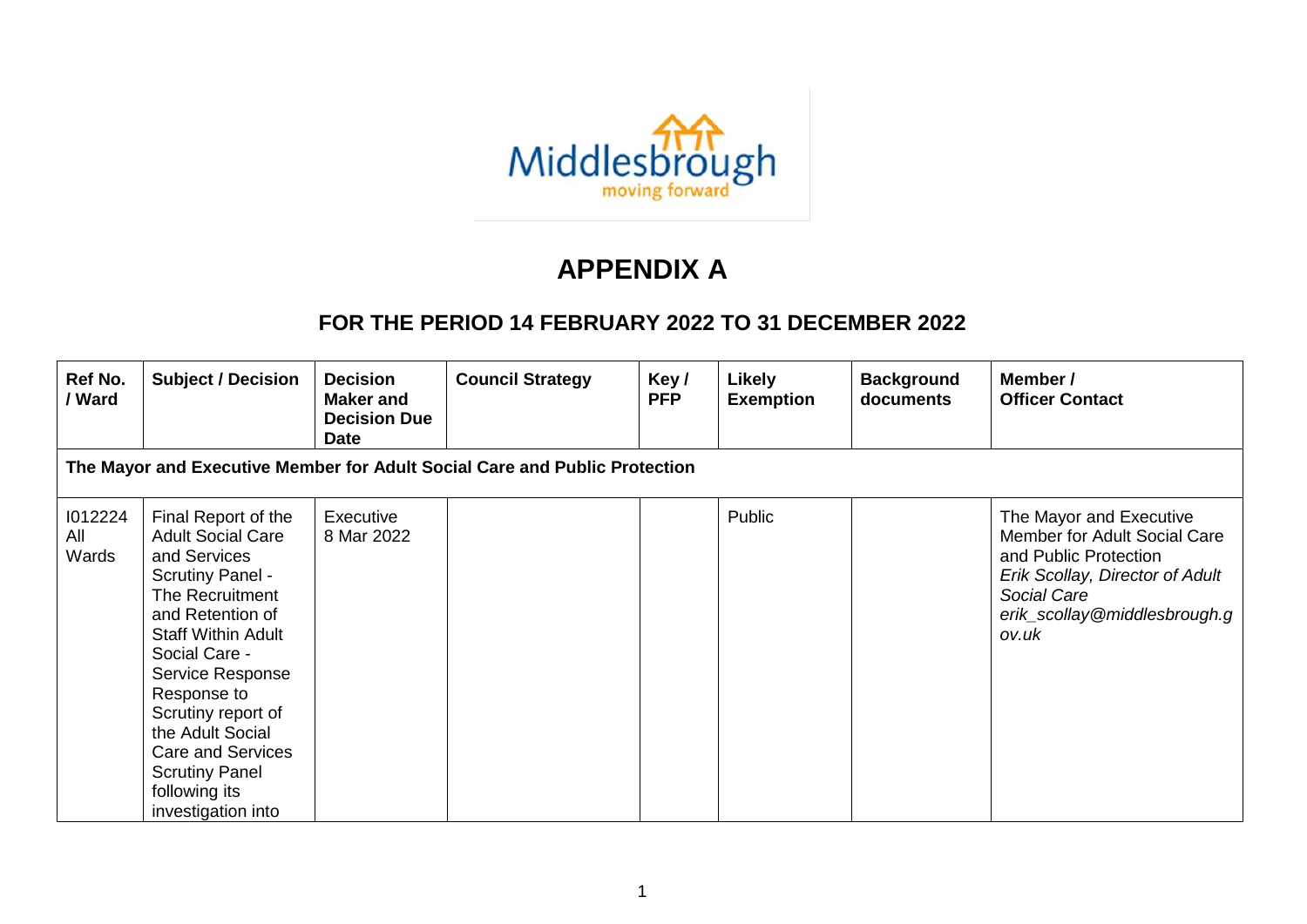| Ref No.<br>/ Ward       | <b>Subject / Decision</b>                                                                                                                                                                                                                                                                             | <b>Decision</b><br><b>Maker</b> and<br><b>Decision Due</b><br><b>Date</b> | <b>Council Strategy</b> | Key/<br><b>PFP</b> | <b>Likely</b><br><b>Exemption</b> | <b>Background</b><br>documents | Member /<br><b>Officer Contact</b>                                                                                                                                          |
|-------------------------|-------------------------------------------------------------------------------------------------------------------------------------------------------------------------------------------------------------------------------------------------------------------------------------------------------|---------------------------------------------------------------------------|-------------------------|--------------------|-----------------------------------|--------------------------------|-----------------------------------------------------------------------------------------------------------------------------------------------------------------------------|
|                         | 'The Recruitment<br>and Retention of<br>Staff within Adult<br>Social Care'.                                                                                                                                                                                                                           |                                                                           |                         |                    |                                   |                                |                                                                                                                                                                             |
|                         | Deputy Mayor and Executive Member for Children's Services                                                                                                                                                                                                                                             |                                                                           |                         |                    |                                   |                                |                                                                                                                                                                             |
| 1011919<br>All<br>Wards | <b>Children's Services</b><br>- update on<br>Progress<br>To update<br>Executive on the<br>progress to date<br>within Children's<br><b>Services</b>                                                                                                                                                    | Executive<br>8 Mar 2022                                                   |                         |                    | Public                            |                                | Deputy Mayor and Executive<br>Member for Children's<br>Services<br>Sue Butcher, Executive<br><b>Director of Children's Services</b><br>sue_butcher@middlesbrough.<br>gov.uk |
|                         | <b>Executive Member for Environment, Finance and Governance</b>                                                                                                                                                                                                                                       |                                                                           |                         |                    |                                   |                                |                                                                                                                                                                             |
| 1011309                 | Paper-lite Meetings<br>Following the<br>successful trial of<br>paperless meetings<br>of the Executive,<br><b>Individual Executive</b><br>Member and pre<br>Executive meetings,<br>Executive is<br>requested to<br>provide the<br>necessary<br>commitment to<br>achieve paper-lite<br>meetings for all |                                                                           |                         |                    |                                   |                                |                                                                                                                                                                             |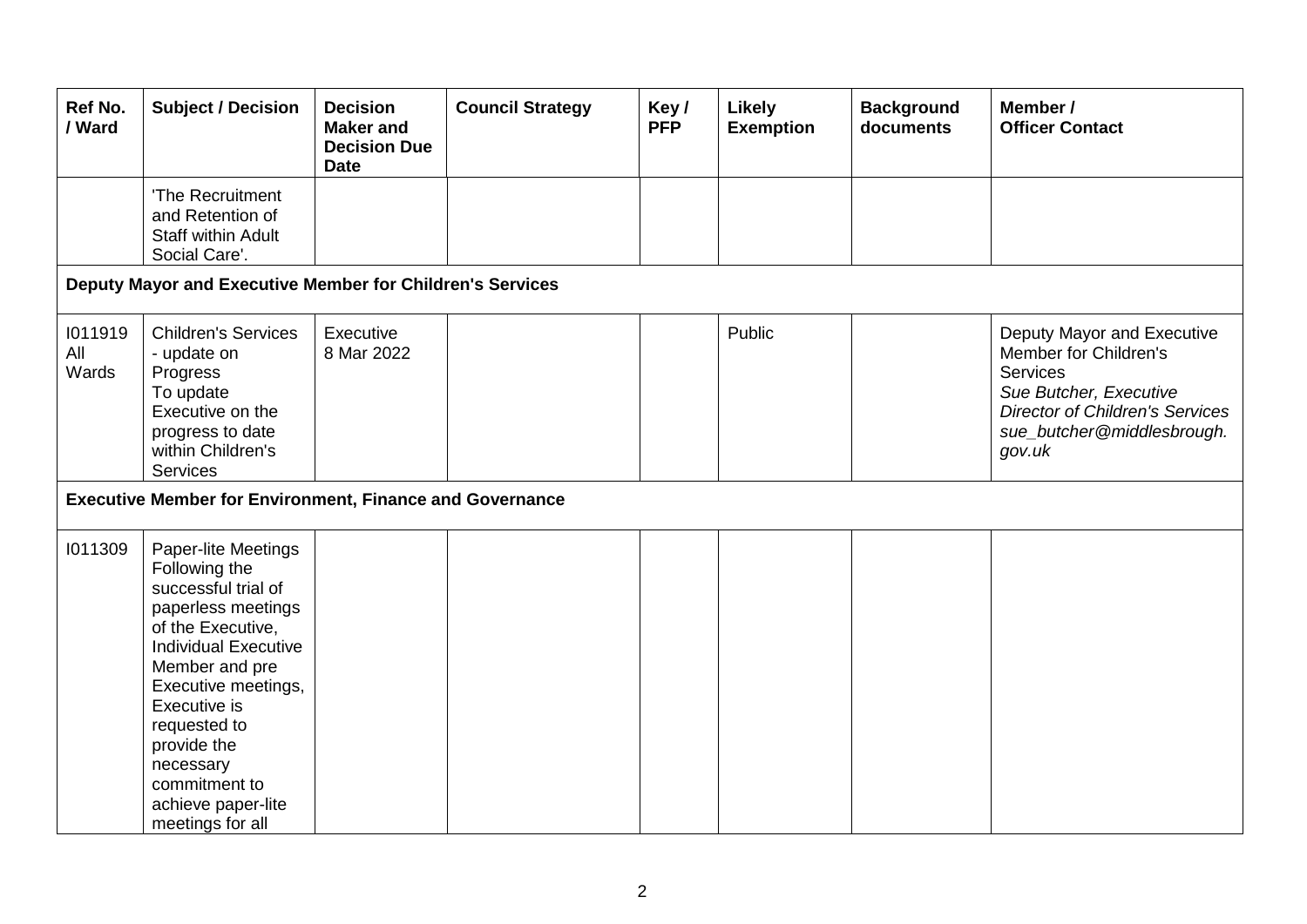| Ref No.<br>/ Ward       | <b>Subject / Decision</b>                                                                                                                                                                                                                                                                                                                                | <b>Decision</b><br><b>Maker</b> and<br><b>Decision Due</b><br><b>Date</b> | <b>Council Strategy</b> | Key/<br><b>PFP</b> | Likely<br><b>Exemption</b> | <b>Background</b><br>documents | Member /<br><b>Officer Contact</b>                                                                                                  |
|-------------------------|----------------------------------------------------------------------------------------------------------------------------------------------------------------------------------------------------------------------------------------------------------------------------------------------------------------------------------------------------------|---------------------------------------------------------------------------|-------------------------|--------------------|----------------------------|--------------------------------|-------------------------------------------------------------------------------------------------------------------------------------|
|                         | Council, Executive<br>or any other Council<br>meeting, Panel or<br>Working Group by<br>embracing the<br>current technology<br>available to<br>councillors and<br>officers.                                                                                                                                                                               |                                                                           |                         |                    |                            |                                |                                                                                                                                     |
| 1012235<br>Central      | Demolition of the<br>former Slam<br>Nightclub<br>To seek approval<br>for the demolition of<br>the building.                                                                                                                                                                                                                                              | Executive<br>8 Mar 2022                                                   |                         | <b>KEY</b>         | Public                     |                                | <b>Executive Member for</b><br>Environment, Finance and<br>Governance<br><b>Chris Bates</b><br>Chris_Bates@middlesbrough.<br>gov.uk |
| 1012273<br>All<br>Wards | <b>EXEMPT - Tees</b><br><b>Valley Energy</b><br><b>Recovery Facility</b><br><b>Local Authority</b><br><b>Special Purpose</b><br>Vehicle<br>To seek approval<br>for MBC to enter<br>with seven other<br>councils a Special<br>Purpose Vehicle<br>company in order to<br>manage the Tees<br>Valley energy<br>recovery facility that<br>will be responsible | Executive<br>8 Mar 2022                                                   |                         | <b>KEY</b>         | Fully exempt               |                                | <b>Executive Member for</b><br>Environment, Finance and<br>Governance<br><b>Geoff Field</b><br>geoff_field@middlesbrough.go<br>v.uk |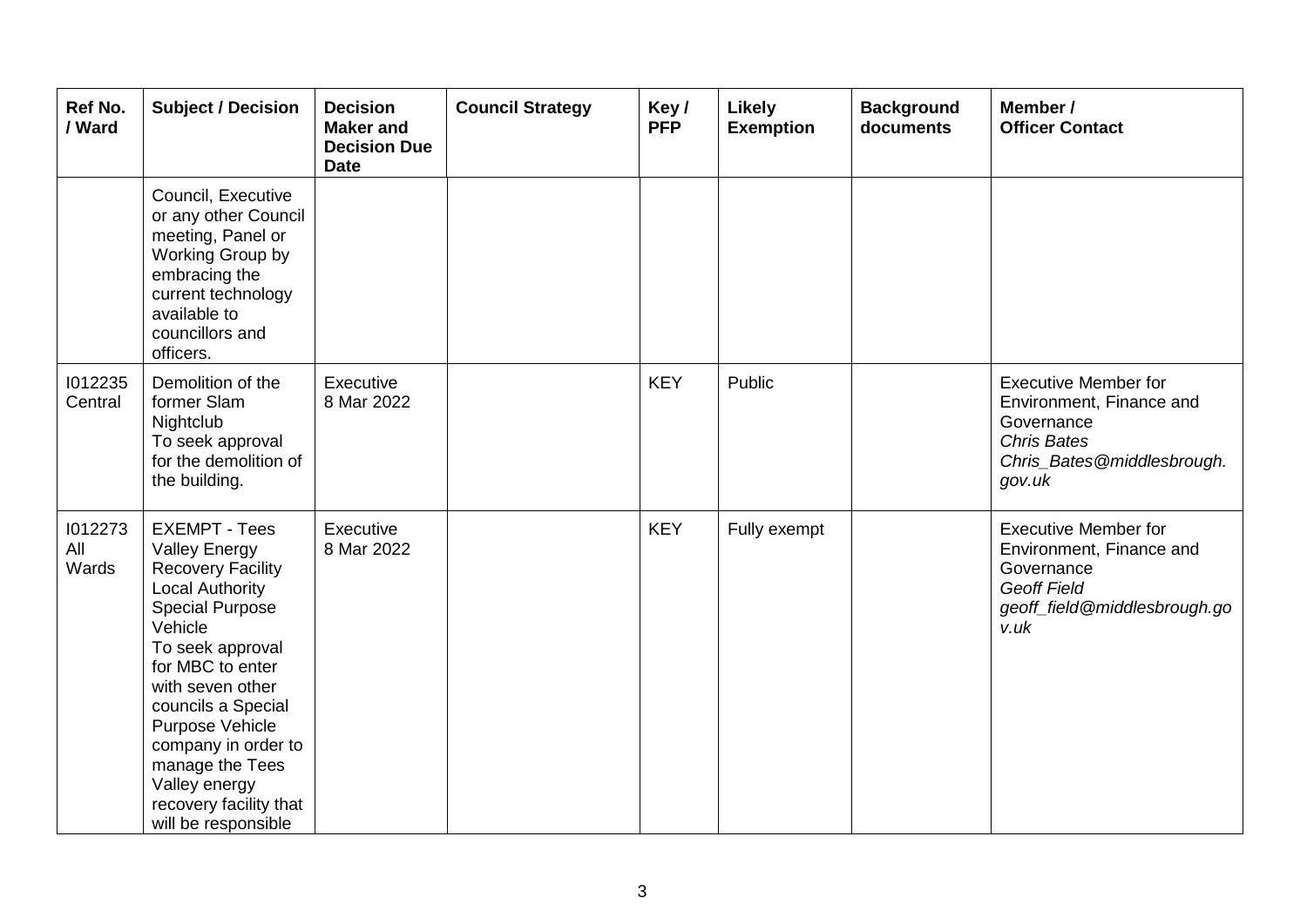| Ref No.<br>/ Ward       | <b>Subject / Decision</b>                                                                                                                                                                                                                                                | <b>Decision</b><br><b>Maker and</b><br><b>Decision Due</b><br><b>Date</b> | <b>Council Strategy</b> | Key/<br><b>PFP</b> | Likely<br><b>Exemption</b> | <b>Background</b><br>documents | Member /<br><b>Officer Contact</b>                                                                                                      |
|-------------------------|--------------------------------------------------------------------------------------------------------------------------------------------------------------------------------------------------------------------------------------------------------------------------|---------------------------------------------------------------------------|-------------------------|--------------------|----------------------------|--------------------------------|-----------------------------------------------------------------------------------------------------------------------------------------|
|                         | for the disposal of<br>Middlesbrough<br>municipal waste.                                                                                                                                                                                                                 |                                                                           |                         |                    |                            |                                |                                                                                                                                         |
| 1012057<br>All<br>Wards | <b>Tender Pipeline</b><br>Approval 2022/23<br><b>That Executive</b><br>approves the<br>tender pipeline for<br>2022/23 including<br>the delegation of<br>responsibility for<br>award to the<br>relevant Director<br>in consultation<br>with their<br>Executive<br>Member. | Executive<br>8 Mar 2022                                                   |                         | <b>KEY</b>         |                            |                                | <b>Executive Member for</b><br>Environment, Finance and<br>Governance<br><b>Keely Trainor</b><br>Keely_Trainor@middlesbroug<br>h.gov.uk |
| 1010704<br>All<br>Wards | <b>Highways Asset</b><br>Infrastructure<br>Executive approval<br>is required for the<br><b>ECS Capital</b><br>Highways<br>Infrastructure Asset.                                                                                                                          | Executive<br>5 Apr 2022                                                   |                         | <b>KEY</b>         | Public                     |                                | <b>Executive Member for</b><br>Environment, Finance and<br>Governance<br><b>Chris Bates</b><br>Chris_Bates@middlesbrough.<br>gov.uk     |
| 1011678<br>All<br>Wards | <b>Transporter Bridge</b><br>Update<br>The purpose of the<br>report is to inform<br>Executive of the<br>current status of the                                                                                                                                            | Executive<br>10 May 2022                                                  |                         | <b>KEY</b>         | Public                     |                                | <b>Executive Member for</b><br>Environment, Finance and<br>Governance<br><b>Chris Bates</b><br>Chris_Bates@middlesbrough.<br>gov.uk     |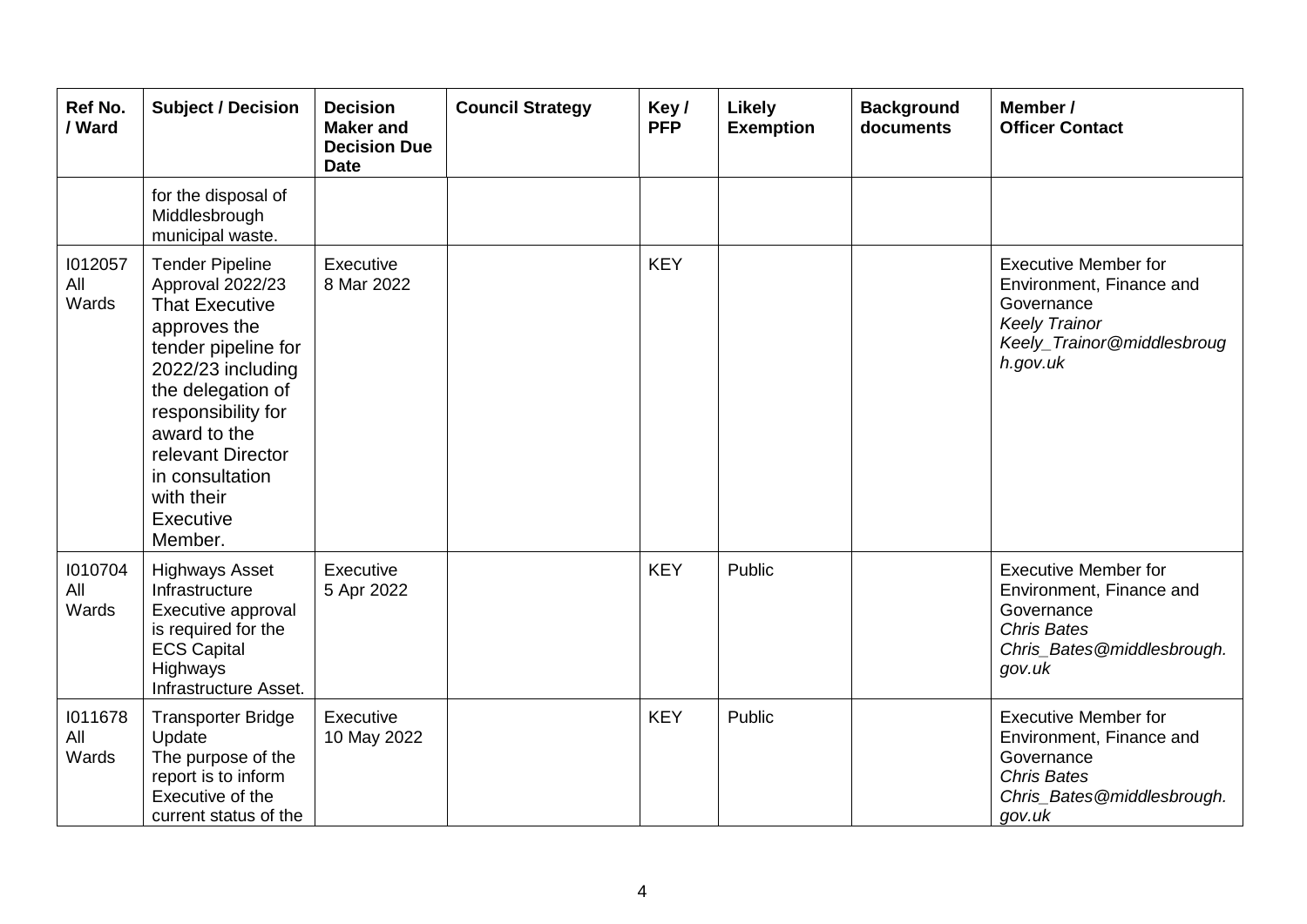| Ref No.<br>/ Ward                             | <b>Subject / Decision</b>                                                                                                                                                                                                                                                                                                                                                      | <b>Decision</b><br><b>Maker and</b><br><b>Decision Due</b><br><b>Date</b> | <b>Council Strategy</b> | Key/<br><b>PFP</b> | <b>Likely</b><br><b>Exemption</b> | <b>Background</b><br>documents | Member /<br><b>Officer Contact</b>                                                                 |
|-----------------------------------------------|--------------------------------------------------------------------------------------------------------------------------------------------------------------------------------------------------------------------------------------------------------------------------------------------------------------------------------------------------------------------------------|---------------------------------------------------------------------------|-------------------------|--------------------|-----------------------------------|--------------------------------|----------------------------------------------------------------------------------------------------|
|                                               | Transporter Bridge,<br>highlight what works<br>have been carried<br>and to seek<br>approval/endorsem<br>ent to identify funds<br>and to carry out<br>further repairs to the<br><b>Transporter Bridge</b><br>as identified in the<br>Special Inspection<br>carried out by Rapid<br>Consultants and the<br>follow up Principal<br>Inspection carried<br>out by Atkins<br>Global. |                                                                           |                         |                    |                                   |                                |                                                                                                    |
|                                               | <b>Executive Member for Regeneration</b>                                                                                                                                                                                                                                                                                                                                       |                                                                           |                         |                    |                                   |                                |                                                                                                    |
| 1009248<br>Ayresom<br>e;<br>Kader;<br>Trimdon | 'This item is to be<br>deferred to a future<br>meeting of the<br>Executive. The<br>revised date of the<br>meeting at which<br>this item will be<br>considered, will be<br>published on the<br>Forward Work Plan<br>in due course.'<br><b>Stainsby Country</b><br>Park and                                                                                                      | Executive<br>Not before<br>26th Oct 2021                                  |                         | <b>KEY</b>         | Public                            |                                | <b>Executive Member for</b><br>Regeneration<br>Paul Clarke<br>paul_clarke@middlesbrough.g<br>ov.uk |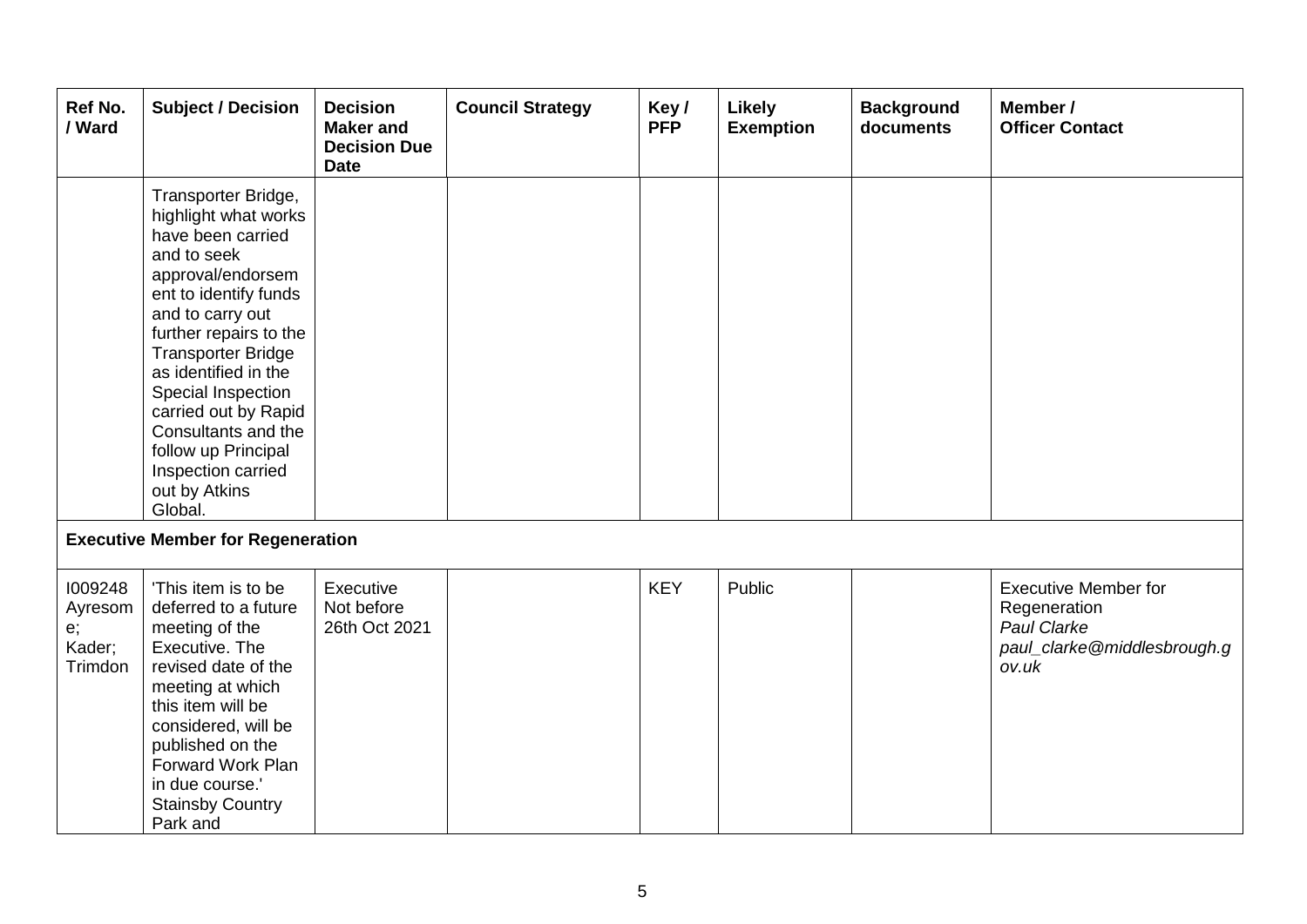| Ref No.<br>/ Ward       | <b>Subject / Decision</b>                                                                                                                                                                                                                                                                                                                        | <b>Decision</b><br><b>Maker and</b><br><b>Decision Due</b><br><b>Date</b> | <b>Council Strategy</b> | Key/<br><b>PFP</b> | <b>Likely</b><br><b>Exemption</b> | <b>Background</b><br>documents | Member /<br><b>Officer Contact</b>                                                                                                                                                               |
|-------------------------|--------------------------------------------------------------------------------------------------------------------------------------------------------------------------------------------------------------------------------------------------------------------------------------------------------------------------------------------------|---------------------------------------------------------------------------|-------------------------|--------------------|-----------------------------------|--------------------------------|--------------------------------------------------------------------------------------------------------------------------------------------------------------------------------------------------|
|                         | Masterplan<br>To adopt the<br><b>Stainsby Country</b><br>Park and<br>Masterplan.                                                                                                                                                                                                                                                                 |                                                                           |                         |                    |                                   |                                |                                                                                                                                                                                                  |
| 1012236<br>All<br>Wards | 2022/23 Transport<br>and Infrastructure<br>Capital Programme<br><b>That Executive</b><br>approves the<br>proposals to<br>allocate funding to<br>deliver<br>infrastructure as<br>identified within the<br>report.                                                                                                                                 | Executive<br>8 Mar 2022                                                   |                         | <b>KEY</b>         | Public                            |                                | <b>Executive Member for</b><br>Environment, Finance and<br>Governance, Executive<br>Member for Regeneration<br>Chris Orr<br>Chris_Orr@middlesbrough.go<br>v.uk                                   |
| 1012245<br>Central      | <b>Fountain Court</b><br>Refurbishment<br><b>Phase Two Works</b><br>The report to<br>Executive on 5th<br>October 2021<br>approved the £7m<br>budget required to<br>refurbish and fit out<br><b>Fountain Court</b><br>ahead of its<br>occupation by<br><b>Council staff This</b><br>report provides an<br>update to Executive<br>on the project's | Executive<br>8 Mar 2022                                                   |                         | <b>KEY</b>         | Public                            |                                | <b>Executive Member for</b><br>Environment, Finance and<br>Governance, Executive<br>Member for Regeneration<br>Steve Fletcher, Head of<br>Development<br>Steve_Fletcher@middlesbrou<br>gh.gov.uk |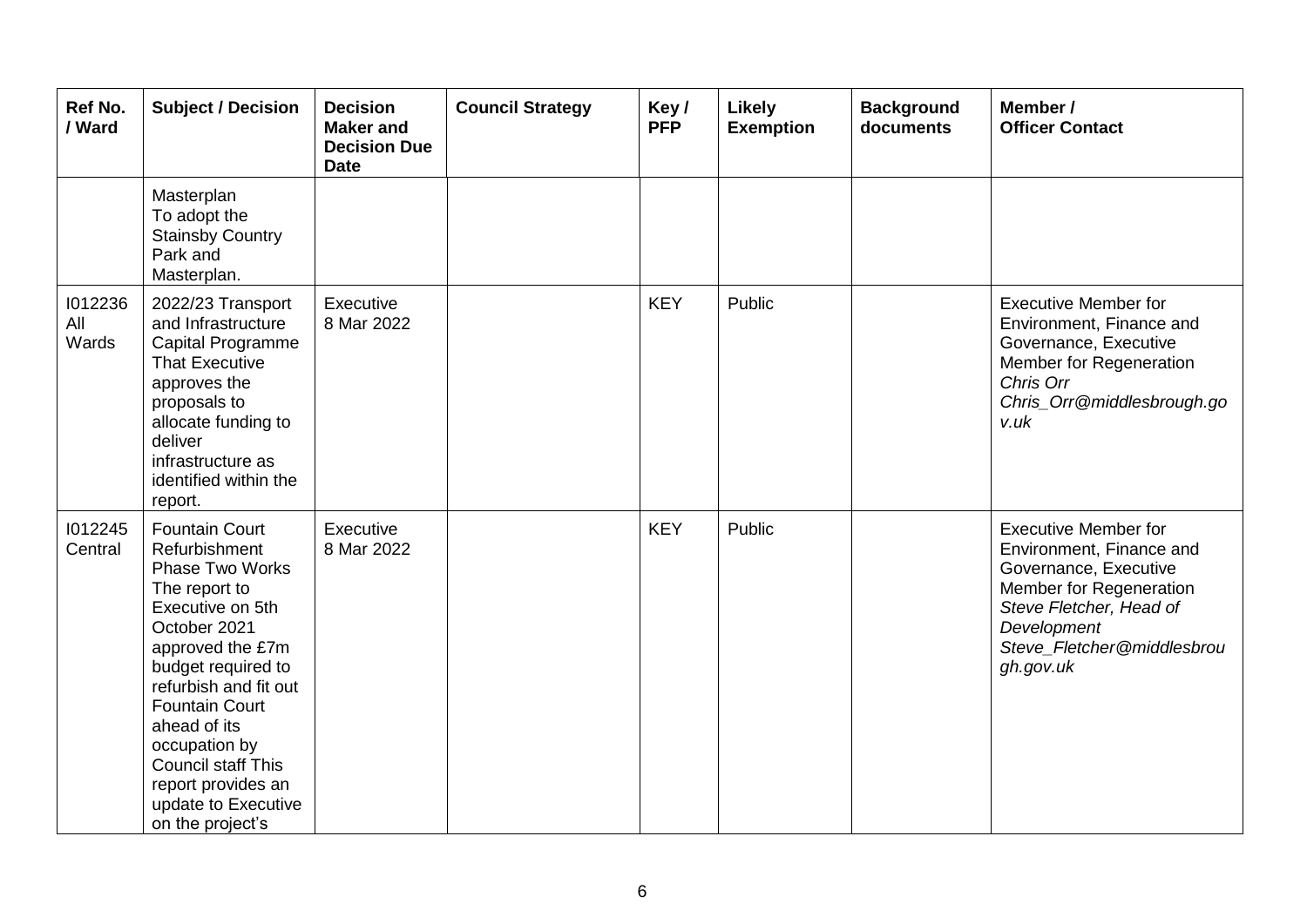| Ref No.<br>/ Ward       | <b>Subject / Decision</b>                                                                                                                                                                                                          | <b>Decision</b><br><b>Maker and</b><br><b>Decision Due</b><br><b>Date</b> | <b>Council Strategy</b> | Key/<br><b>PFP</b> | Likely<br><b>Exemption</b> | <b>Background</b><br>documents | Member /<br><b>Officer Contact</b>                                                                                                                                         |
|-------------------------|------------------------------------------------------------------------------------------------------------------------------------------------------------------------------------------------------------------------------------|---------------------------------------------------------------------------|-------------------------|--------------------|----------------------------|--------------------------------|----------------------------------------------------------------------------------------------------------------------------------------------------------------------------|
|                         | progress and seeks<br>delegated approval<br>for the phase two<br>contract award to<br>be given to the<br>Director of<br>Regeneration and<br>Culture, Richard<br>Horniman and<br>Director of Finance,<br>lan Wright.                |                                                                           |                         |                    |                            |                                |                                                                                                                                                                            |
| 1011647<br>Central      | <b>TeesAMP Next</b><br>Phase<br>To present the<br>business case for<br>additional<br>investment in Tees<br>Advanced<br>Manufacturing Park<br>(TeesAMP).                                                                            | Executive<br>8 Mar 2022                                                   |                         | <b>KEY</b>         | Fully exempt               |                                | <b>Executive Member for</b><br>Regeneration<br>Sam Gilmore, Head of<br><b>Economic Growth</b><br>Sam_Gilmore@middlesbrough<br>.gov.uk                                      |
| 1012237<br>All<br>Wards | Towns Fund Ward<br>Initiatives<br>Seek approval to<br>deliver the<br>programme of<br>schemes developed<br>as part of the<br>Towns Fund Ward<br>Initiatives projects<br>and for the Council<br>to adopt and<br>maintain the assets. | Executive<br>8 Mar 2022                                                   |                         | <b>KEY</b>         | Public                     |                                | The Mayor and Executive<br>Member for Adult Social Care<br>and Public Protection<br>Sam Gilmore, Head of<br><b>Economic Growth</b><br>Sam_Gilmore@middlesbrough<br>.gov.uk |